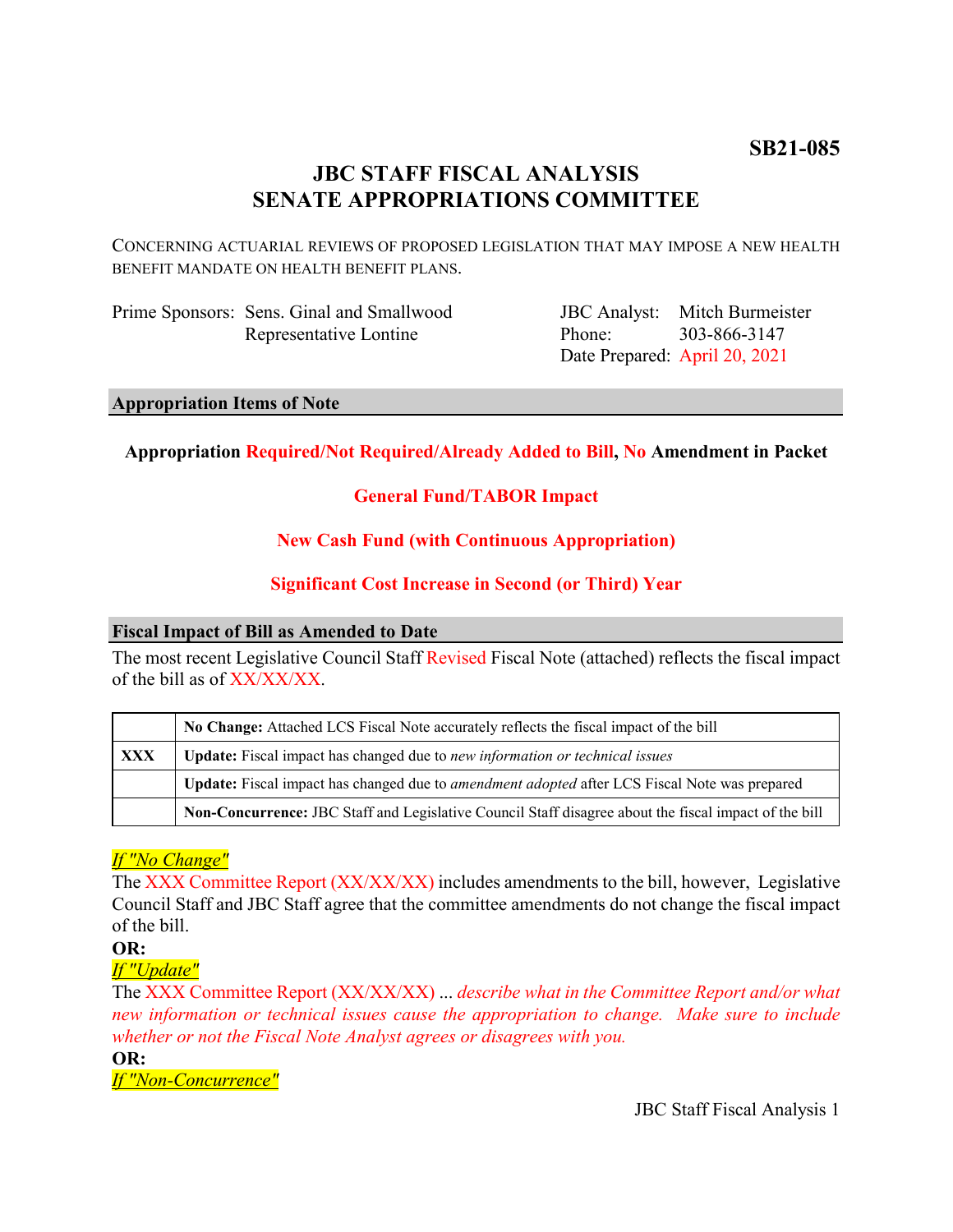# **SB21-085 JBC Staff Analysis**

# *If the Non-Concurrence box is checked explain why.*

#### **Amendments in This Packet for Consideration by Appropriations Committee**

| Amendment   | <b>Description</b>                                               |
|-------------|------------------------------------------------------------------|
| J.XXX       | Staff-prepared appropriation amendment                           |
| L.XXX       | Bill Sponsor amendment - does not change fiscal impact           |
| L.XXX/J.000 | Bill Sponsor amendment - changes fiscal impact and appropriation |

#### **OR:**

| <b>Amendments in This Packet for Consideration by Appropriations Committee</b> |  |  |  |  |  |
|--------------------------------------------------------------------------------|--|--|--|--|--|
|--------------------------------------------------------------------------------|--|--|--|--|--|

| Amendment Description |  |  |  |
|-----------------------|--|--|--|
| None.                 |  |  |  |

### **Current Appropriations Clause in Bill**

The bill requires but does not contain an appropriation clause.

### **OR:**

The bill includes an appropriation clause that...

**OR:**

The bill includes an appropriation clause that *(describe its deficiency).*

### **OR:**

The bill neither requires nor contains an appropriation clause for FY 20XX-YY.

# **Description of Amendments in This Packet**

**J.00X** Staff has prepared amendment **J.XXX** (attached) to add a provision appropriating a total of \$ to the Department of for FY 20XX-YY, including \$ General Fund and \$ cash/reappropriated funds from \_\_\_\_\_\_. This provision also states that the appropriation is based on the assumption that the Department will require an additional YY.Y FTE <and/or the Department will receive  $\oint$  federal funds to implement the act>.

# **OR:**

**J.00X** Staff has prepared amendment **J.XXX** (attached) to change the existing clause to appropriate....

**OR:**

**L.00X** Bill Sponsor amendment **L.XXX** (attached) ...

# **OR:**

# **L.XXX and J.YYY**

Bill Sponsor amendment **L.XXX** (attached) ...

#### **Points to Consider**

JBC Staff Fiscal Analysis 2